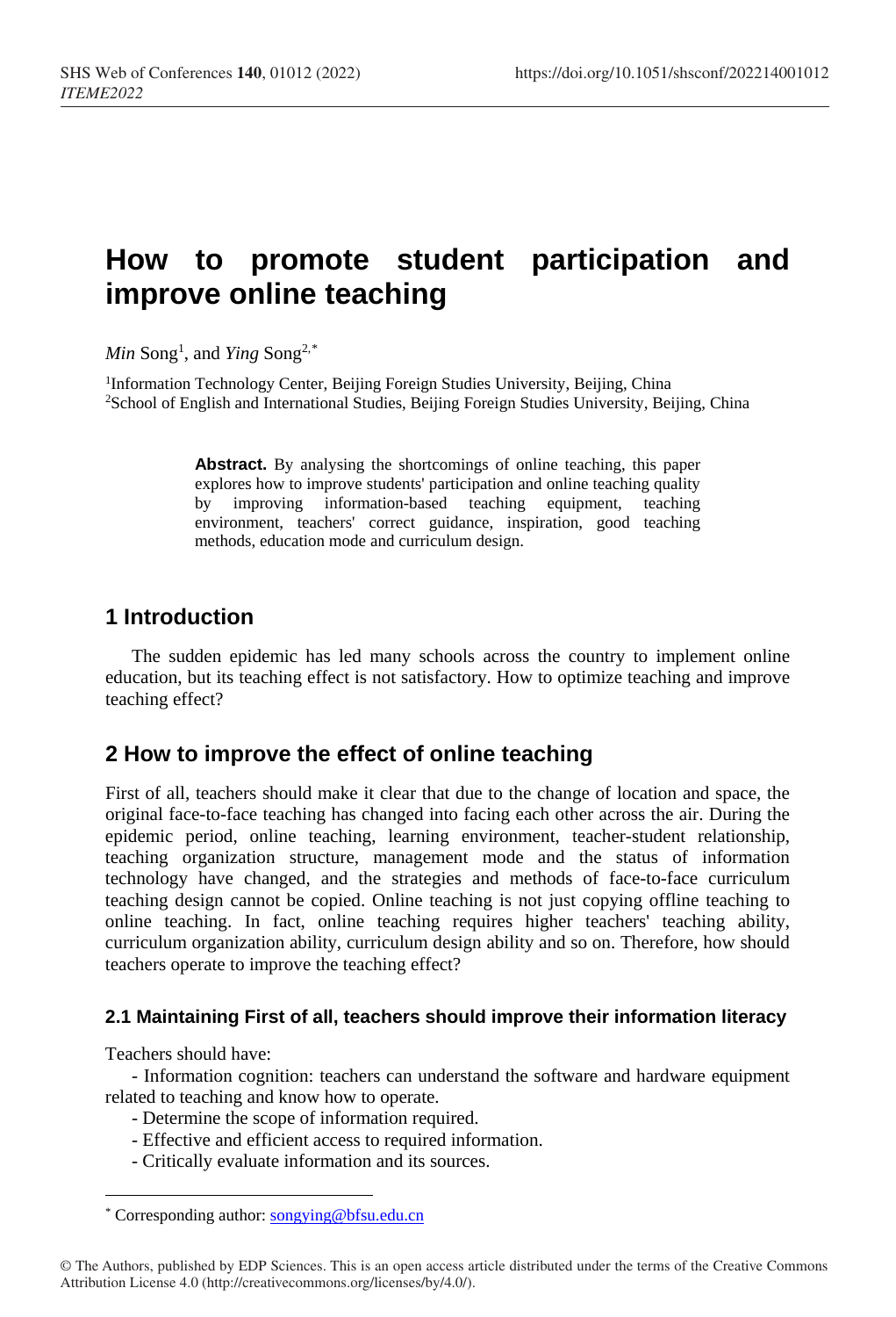- Integrate the selected information into your own knowledge base.

- Effective use of information for specific purposes.

- Understand the economic, legal and social issues related to the use of information, and access and use information in an ethical and legal manner.

### **2.2 Teachers should master the online teaching platform**

Master all common functions on the teaching platform, and prepare the instruments, equipment and support software required for class in advance. Otherwise, because the network is not unblocked, the operation is not skilled, the audio and video cannot be played because the software does not support, and the functions that need to be used cannot be displayed to the students, which will cause the teachers to be in a hurry. All their attention will be focused on how to operate the teaching software, resulting in class interruption. At this time, the students' attention will be diverted to do other things, such as watching mobile phones, Chat with others, which affects teaching.

## **3 Use appropriate teaching methods and strategies**

Because online teaching is taught through online video live broadcast, which is very different from face-to-face offline teaching, teachers can't simply think of online teaching as just the form of teaching. The place and space have changed, that is, offline teaching has been changed into online teaching. Teachers need to change the teaching design, teaching methods, teaching strategies and teaching rhythm according to the characteristics of online teaching, so as to stimulate students' interest in learning and avoid losing control of the classroom.

Let's think about the similarities between online games and online learning. They interact and learn through online video. Why can people pay high attention and devote themselves to the game when playing video games, and unless there are highly self-made people in online learning, they will feel no interest and often slip away?

Psychologist Mihaly Csikszentmihalyi's flow theory holds that if we tend to engage in activities with clear goals and tangible and timely feedback, people will feel their own sense of control over things in the feedback, so that the psychological anxiety when engaging in activities will disappear, and the subject's sense of time will change, I don't feel obvious about the passage of time; At the same time, we constantly encounter obstacles to continuous optimization. Just through the sense of master accumulated gradually, people are willing to complete certain challenging tasks within their ability, and improve their ability to complete obstacles through continuous practice.

### **3.1 Breakthrough teaching**

The reason why people indulge in online games is that online games will give players a clear goal, level by level, timely reward (feedback) and a sense of control of the task. Teachers can use the idea of game to design network teaching, which is breakthrough teaching.

The specific teaching process is as follows (as shown in Fig. 1):

- Classroom learning.

- Release learning materials and customs clearance rules;

- Set questions, from easy to difficult (related to the course content), and students answer questions to break through.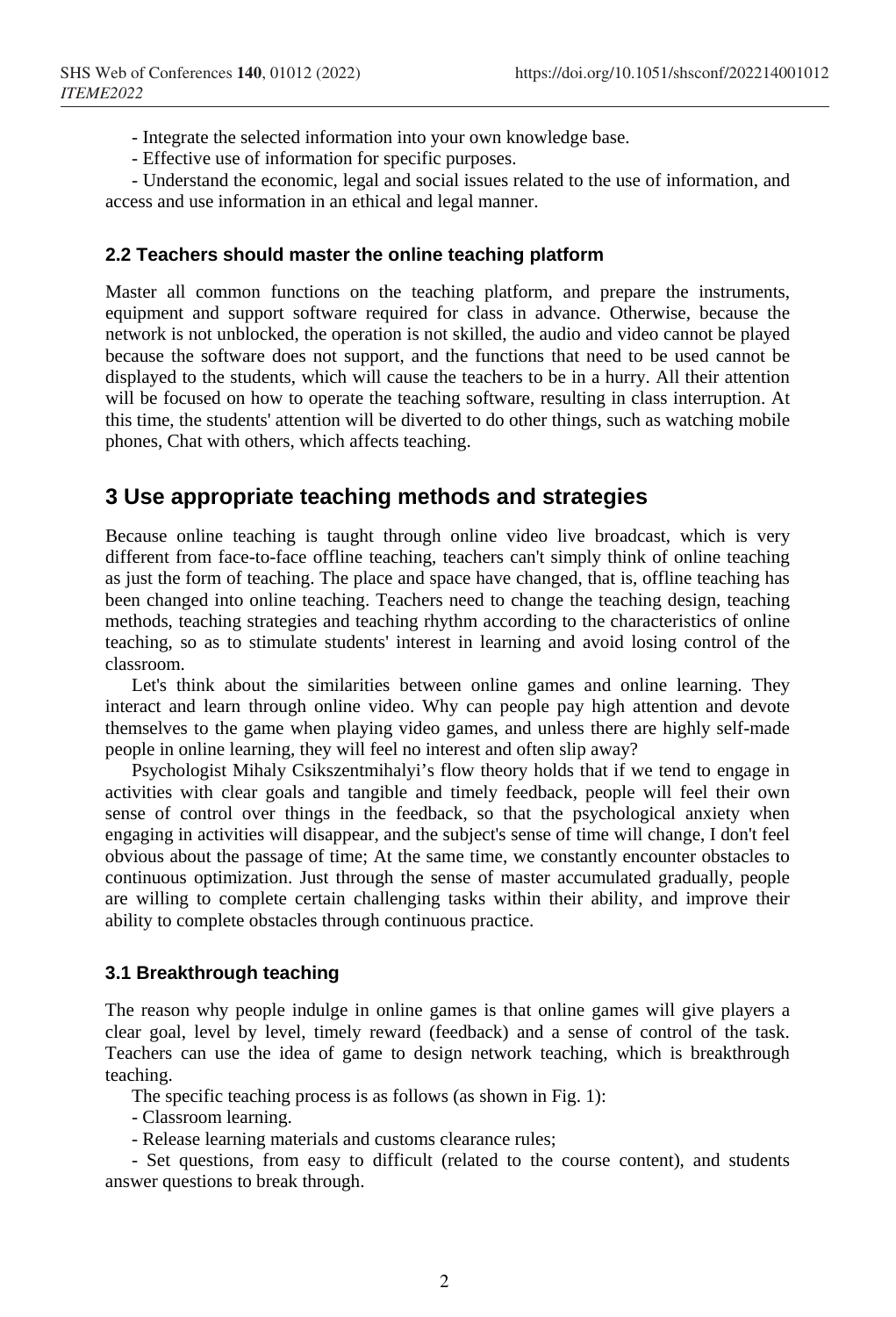- Teachers teach students in accordance with their aptitude according to their answers, according to the mastery of different students' courses and the absorption of learning contents, teach students in accordance with their aptitude, assign homework after class and upgrade them gradually.

- Students who successfully break through the customs will receive medals.



**Fig. 1.** Breakthrough teaching model.

#### **3.2 Collaborative learning**

Student group cooperative learning can make students feel better than their own learning alone, and give students the opportunity to participate in it. It can not only improve students' social and communication skills, but also improve students' critical thinking ability.

Teachers can adopt the competition mode to assign tasks to each student according to the learning objectives and learning contents, so that each student can participate in the classroom, so as to stimulate students' learning enthusiasm and initiative;

Teachers can adopt the ability training mode, give a theme or problem according to the learning objectives and learning contents, and let students design and solve problems according to the learned knowledge, so as to improve students' ability to solve problems and broaden students' thinking;

Teachers can adopt the group cooperation mode, assign tasks according to learning objectives and learning contents, and let students cooperate and help each other in a group way to complete learning tasks together (as shown in Fig. 2).



**Fig. 2.** Collaborative teaching model.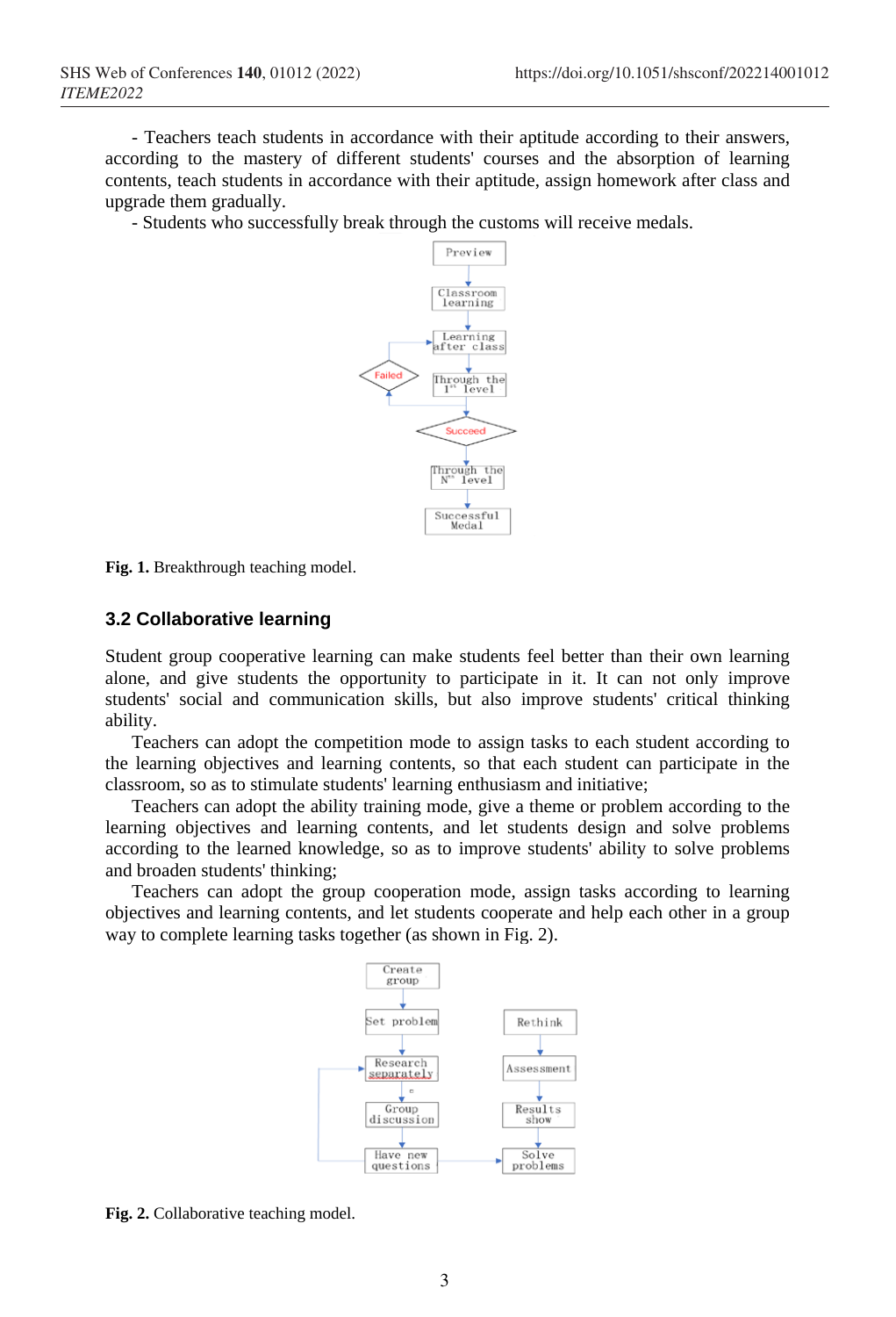#### **3.3 Discussion learning**

Teachers and students actively interact and express their opinions in the form of thematic discussion on a fixed network platform, forming an immersive interactive communication teaching mode.

According to the learning objectives and learning contents, teachers design problems and guide students to participate in the discussion according to the knowledge points to be explained in the course, so as to enable students to integrate into the classroom, activate students' thinking, actively participate in problem thinking and stimulate students' interest in learning.

For discussion (as shown in Fig.3):

- Select learning contents and topics suitable for discussion: topics that are conducive to students' in-depth discussion, in-depth research and further knowledge transfer.

- Assign group members: according to the discussion content, teachers can, according to the students' learning situation, according to the combination of strong-medium-weak, strong-strong or weak-weak, so that everyone can express their own opinions and strive to participate in the discussion.

- In the process of discussion: each group needs a team leader to organize the discussion. The team members record the discussion points, contents and situation of each student. Teachers can observe the students' performance during the discussion, understand whether the students' discussion results are correct and guide them.

- After the discussion: the teacher needs to invite each group to express their views and summarize the discussion contents. The teacher can evaluate the students' performance and guide the students to analyze, compare and summarize the problems discussed.

This can stimulate students' interest in learning, improve students' participation in the course, deepen students' understanding of the course content, and trigger students' in-depth research and insights on a problem. Cultivate students to be good at thinking, expression, independent inquiry ability and logical thinking ability.



**Fig. 3.** Discussion teaching model.

Teaching and learning is a process of mutual promotion. Increasing the online interaction between teachers and students can not only improve students' learning ability, urge students to participate in learning and improve students' learning concentration, but also stimulate students' potential, creativity and learning motivation, so as to improve students' learning quality and teachers' Teaching quality.

The work is sponsored by the National Natural Science Foundation of China under Grant No. 61502037.